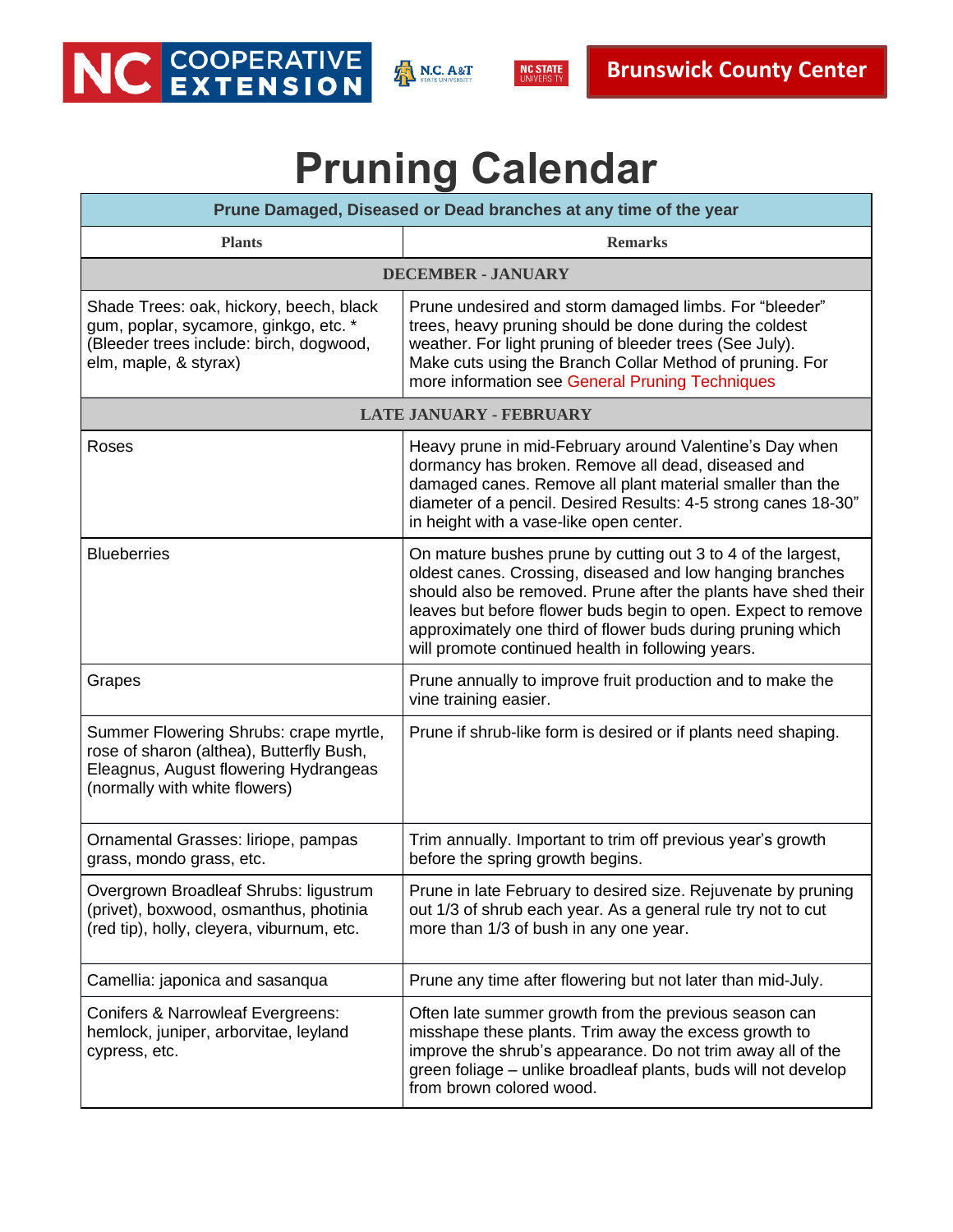| <b>FEBRUARY - EARLY MARCH</b>                                                                                                                                  |                                                                                                                                                                                                                                                                                                                                                           |  |
|----------------------------------------------------------------------------------------------------------------------------------------------------------------|-----------------------------------------------------------------------------------------------------------------------------------------------------------------------------------------------------------------------------------------------------------------------------------------------------------------------------------------------------------|--|
| Rose                                                                                                                                                           | Prune annually for best flower production. Trim early in the<br>month before new spring growth begins.                                                                                                                                                                                                                                                    |  |
| Nandina                                                                                                                                                        | Prune as needed. Cut the leggy and oldest canes near the<br>ground. New shoots will develop at the location of your pruning<br>cuts.                                                                                                                                                                                                                      |  |
| Abelia                                                                                                                                                         | Shape plants to desired form early in March.                                                                                                                                                                                                                                                                                                              |  |
| Spring Flowering Shrubs: spirea, forsythia<br>(yellow bells), flowering quince,<br>loropetalum, breath-of-spring (winter<br>honeysuckle), weigela, lilac, etc. | Prune IMMEDIATELY after flowering, but not after July 10th. In<br>general, cut oldest limbs near the ground level for constant<br>rejuvenation of shrubs.                                                                                                                                                                                                 |  |
| <b>LATE MARCH - APRIL</b>                                                                                                                                      |                                                                                                                                                                                                                                                                                                                                                           |  |
| Azalea                                                                                                                                                         | Light pruning (12 inches or less) after flowering but not after<br>July 10th (Early spring - February - and autumn pruning<br>removes next year's blossoms). However, overgrown azaleas<br>should be pruned in February**.                                                                                                                                |  |
| <b>Winter Damaged Plants</b>                                                                                                                                   | Cut out any cold-damaged branches at the end of the month.                                                                                                                                                                                                                                                                                                |  |
| Berry Producing Shrubs: holly,<br>pyracantha, etc.                                                                                                             | Prune while in flower to prevent removal of all berries. Shape<br>to desired form.                                                                                                                                                                                                                                                                        |  |
| Spring Flowering Trees: flowering cherry,<br>Bradford pear, serviceberry, etc.                                                                                 | Prune only as needed, immediately after blooming.                                                                                                                                                                                                                                                                                                         |  |
| <b>LATE APRIL - MAY</b>                                                                                                                                        |                                                                                                                                                                                                                                                                                                                                                           |  |
| Hedges: privet, abelia, holly, euonymus,<br>boxwood, etc.                                                                                                      | Prune as desired, always make top of hedge narrower than<br>bottom.                                                                                                                                                                                                                                                                                       |  |
| <b>MAY - JUNE</b>                                                                                                                                              |                                                                                                                                                                                                                                                                                                                                                           |  |
| <b>Conifers &amp; Narrowleaf Evergreens:</b><br>hemlock, juniper, arborvitae, white pine,<br>leyland cypress, etc.                                             | Summer pruning of conifers is to shape the plants to their<br>desired size. Start pruning in late June and continue through<br>July. Trim only into green growth; brown wood on conifers will<br>not regenerate new growth. White Pines should be trimmed in<br>summer. With White Pines trim ONLY the growth that has<br>grown since April (new growth). |  |
| Gardenia                                                                                                                                                       | Prune immediately after bloom, not after mid-August.                                                                                                                                                                                                                                                                                                      |  |
| Perennials: phlox, shasta daisy, purple<br>coneflower, rudbeckia, etc.                                                                                         | Remove old flowers to encourage re-bloom.                                                                                                                                                                                                                                                                                                                 |  |
| Hydrangea: Big Leaf or Florist                                                                                                                                 | Prune while flowering or immediately after. (These hydrangeas<br>usually have either pink or blue flowers.)                                                                                                                                                                                                                                               |  |